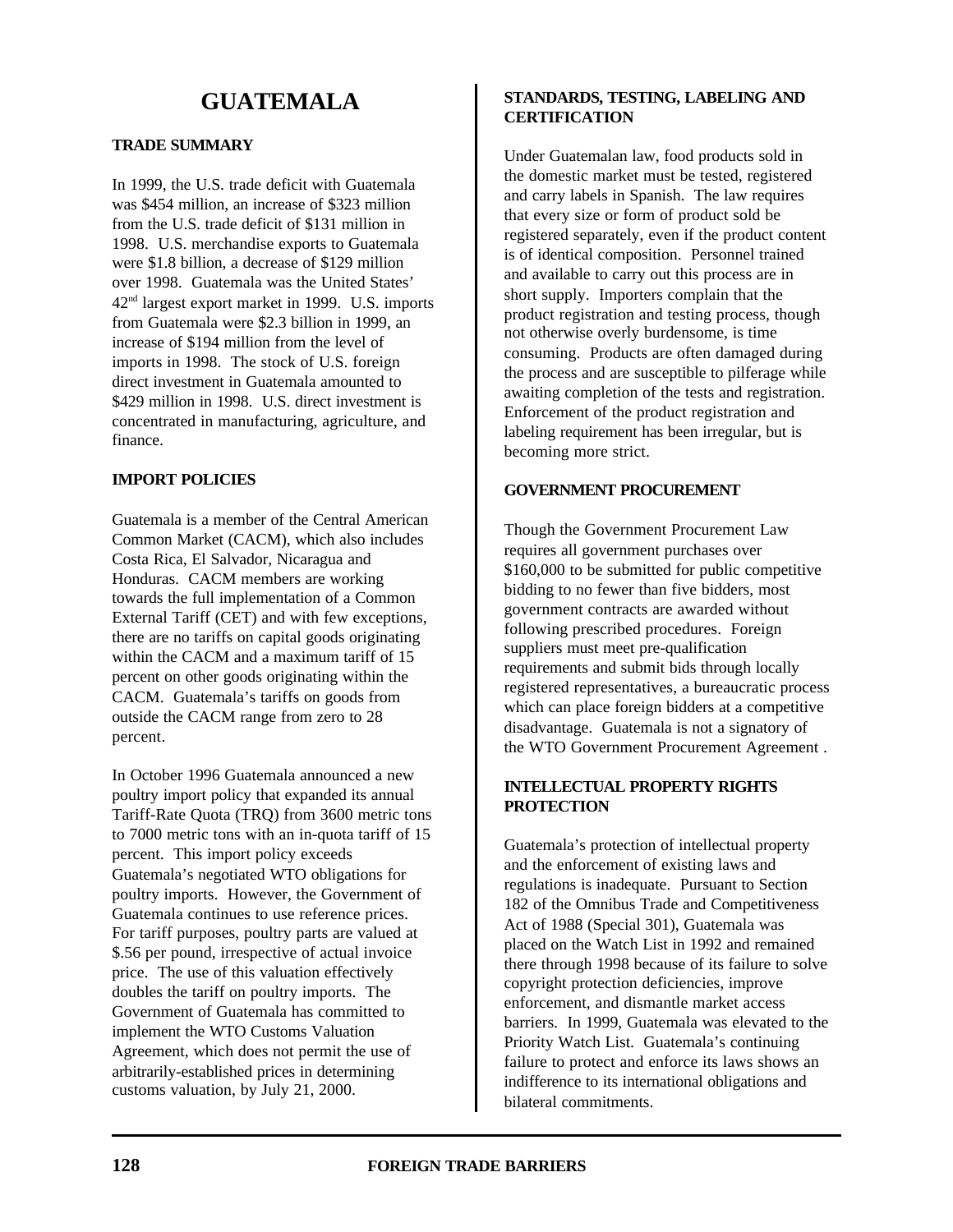# **Copyrights**

Guatemala passed a new Copyright Law in 1998 that protects computer software programs. However, the law fails to authorize government prosecution of copyright crimes. Instead, private copyright owners are forced to initiate private civil or criminal actions to protect their rights. Although the software industry has successfully brought some civil actions against resellers of pirated software, distribution and use of illegally copied software – including by government agencies – is commonplace.

In 1992, the Government of Guatemala passed a law authorizing the establishment of a regulatory agency to police the cable television industry. However, the regulatory entity has not been established and regulation of this industry is insufficient to protect U.S. rights holders. Piracy of signals by cable system operators continues, though the unauthorized transmission of premium channels has diminished. Local broadcast channels occasionally re-transmit premium or pay-per-view events. A new law to regulate the cable television industry was drafted in July 1997, but there has been no action taken in the legislature. A report prepared by the International Intellectual Property Alliance (IIPA) estimates that copyright infringements in Guatemala cost U.S. firms \$24.5 million in 1998. Industry sources estimate that 85 percent of software continues to be pirated.

#### **Patents**

Guatemala's patent law (153-85) is out of date and deficient in several areas. For example, it limits protection to only 15 years (10 years for food, beverages, medicines, and agrochemicals) and requires mandatory local manufacturing of the patented product. Enforcement of the law is limited. A number of subject areas are not patentable, including mathematical methods, living organisms, commercial plans, and chemical compounds or compositions. Guatemala does not patent protection for pharmaceutical and agricultural products, nor does it appear to provide in the alternative a

mailbox mechanism and exclusive marketing rights, as required by the TRIPS agreement.

#### **Trademarks**

Guatemala's law provides insufficient protection for owners of well-known trademarks. Exclusive rights are granted on a first-to-file basis, thus permitting third parties to register and gain exclusive use of internationally known trademarks. Applications by non-rights holders to register internet domain names based on registered trademarks or well-known or famous names are regularly approved by the local registrar. Sales of counterfeit clothing and other merchandise are common in Guatemala.

#### **SERVICES BARRIERS**

Guatemala still has not submitted an acceptance to the Fourth Protocol to the General Agreement on Trade in Services, which was necessary to bring its commitments on basic telecommunications services into effect. Instead, Guatemala proposed unilaterally to modify its commitments, pledged in the 1997 WTO Basic Telecommunications Agreement, by deleting the words "cost-oriented" and "reasonable" from the interconnection obligations contained in the WTO reference paper on the pro-competitive regulatory principles. The United States seeks action by Guatemala to accept the Fourth Protocol and its earlier, more complete proposed commitments. Majority foreign ownership in telecommunications services is not permitted. International traffic must be routed through the facilities of an enterprise licensed by the Guatemalan Superintendency of Telecommunications. Commercial radio or television stations must have at least 75 percent Guatemalan ownership, although this requirement is not strictly enforced.

#### **INVESTMENT BARRIERS**

Guatemala generally provides foreign investors with national treatment, though its complex and confusing laws, regulations and red tape can sometimes be discouraging. The new